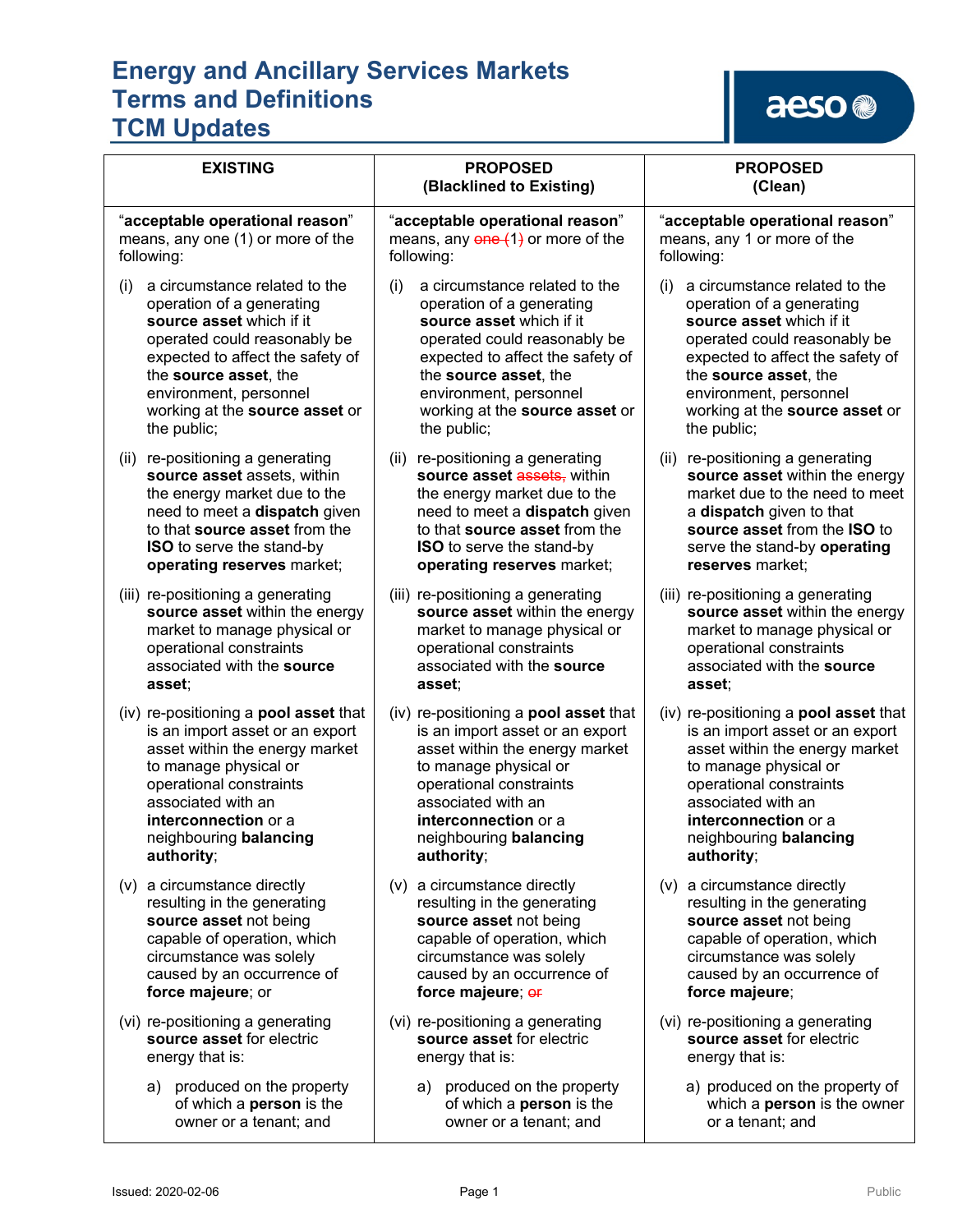## aeso<sup>®</sup>

| <b>EXISTING</b>                                                                                                                                                                                                                                                                                                                   | <b>PROPOSED</b><br>(Blacklined to Existing)                                                                                                                                                                                                                                                                                                                                                                                                                                                                                                                                                                                                                          | <b>PROPOSED</b><br>(Clean)                                                                                                                                                                                                                                                                                                                                                                                                                                                                                                                                                                                                                                    |
|-----------------------------------------------------------------------------------------------------------------------------------------------------------------------------------------------------------------------------------------------------------------------------------------------------------------------------------|----------------------------------------------------------------------------------------------------------------------------------------------------------------------------------------------------------------------------------------------------------------------------------------------------------------------------------------------------------------------------------------------------------------------------------------------------------------------------------------------------------------------------------------------------------------------------------------------------------------------------------------------------------------------|---------------------------------------------------------------------------------------------------------------------------------------------------------------------------------------------------------------------------------------------------------------------------------------------------------------------------------------------------------------------------------------------------------------------------------------------------------------------------------------------------------------------------------------------------------------------------------------------------------------------------------------------------------------|
| b) consumed solely by that<br>person and solely on that<br>property.                                                                                                                                                                                                                                                              | b) consumed solely by that<br>person and solely on that<br>property; or-                                                                                                                                                                                                                                                                                                                                                                                                                                                                                                                                                                                             | b) consumed solely by that<br>person and solely on that<br>property; or                                                                                                                                                                                                                                                                                                                                                                                                                                                                                                                                                                                       |
|                                                                                                                                                                                                                                                                                                                                   | (vii) re-positioning a generating<br>source asset within the energy<br>market in response to:                                                                                                                                                                                                                                                                                                                                                                                                                                                                                                                                                                        | (vii) re-positioning a generating<br>source asset within the energy<br>market in response to:                                                                                                                                                                                                                                                                                                                                                                                                                                                                                                                                                                 |
|                                                                                                                                                                                                                                                                                                                                   | a) a distribution constraint that<br>causes a limitation to the<br>normal economic merit<br>operation of the generating<br>source asset, or to the flow<br>of electrical energy from the<br>generating source asset<br>from one part of the electric<br>distribution system or an<br>electric system within the<br>service area of the City of<br>Medicine Hat to any other<br>part of either of those<br>systems; or<br>b) a transmission outage that<br>results in the generating<br>source asset being<br>electrically disconnected<br>from the <b>transmission</b><br>system or an electric<br>system within the service<br>area of the City of Medicine<br>Hat. | a) a distribution constraint that<br>causes a limitation to the<br>normal economic merit<br>operation of the generating<br>source asset, or to the flow<br>of electrical energy from the<br>generating source asset<br>from one part of the electric<br>distribution system or an<br>electric system within the<br>service area of the City of<br>Medicine Hat to any other<br>part of either of those<br>systems; or<br>b) a transmission outage that<br>results in the generating<br>source asset being<br>electrically disconnected<br>from the transmission<br>system or an electric<br>system within the service<br>area of the City of Medicine<br>Hat. |
| "constraint effective factor"<br>means a ratio, based on the results<br>of load flow studies conducted by<br>the ISO, of the change in the flow<br>of electric energy through a<br>transmission constraint to a<br>change in energy production,<br>energy consumption or an electric<br>energy flow across an<br>interconnection. | "constraint effective factor" means<br>a ratio, based on the results of load<br>flow studies conducted by the ISO,<br>of the change in the flow of electric<br>energy through a transmission<br>market constraint to a change in<br>energy production, energy<br>consumption or an electric energy<br>flow across an interconnection.                                                                                                                                                                                                                                                                                                                                | "constraint effective factor" means<br>a ratio, based on the results of load<br>flow studies conducted by the ISO,<br>of the change in the flow of electric<br>energy through a transmission<br>market constraint to a change in<br>energy production, energy<br>consumption or an electric energy<br>flow across an interconnection.                                                                                                                                                                                                                                                                                                                         |
| "downstream constraint side"<br>means, in relation to the<br>transmission elements that<br>comprise the transmission<br>constraint, those elements of the<br>interconnected electric system<br>more proximate to the load or<br>consumption side of the<br>transmission constraint than to<br>the supply side of the              | "downstream constraint side"<br>means, in relation to the<br>transmission elements that comprise<br>the transmission market<br>constraint, those elements of the<br>interconnected electric system<br>more proximate to the load or<br>consumption side of the<br>transmission market constraint<br>than to the supply side of the                                                                                                                                                                                                                                                                                                                                   | "downstream constraint side"<br>means, in relation to the<br>transmission elements that comprise<br>the transmission market<br>constraint, those elements of the<br>interconnected electric system<br>more proximate to the load or<br>consumption side of the<br>transmission market constraint<br>than to the supply side of the                                                                                                                                                                                                                                                                                                                            |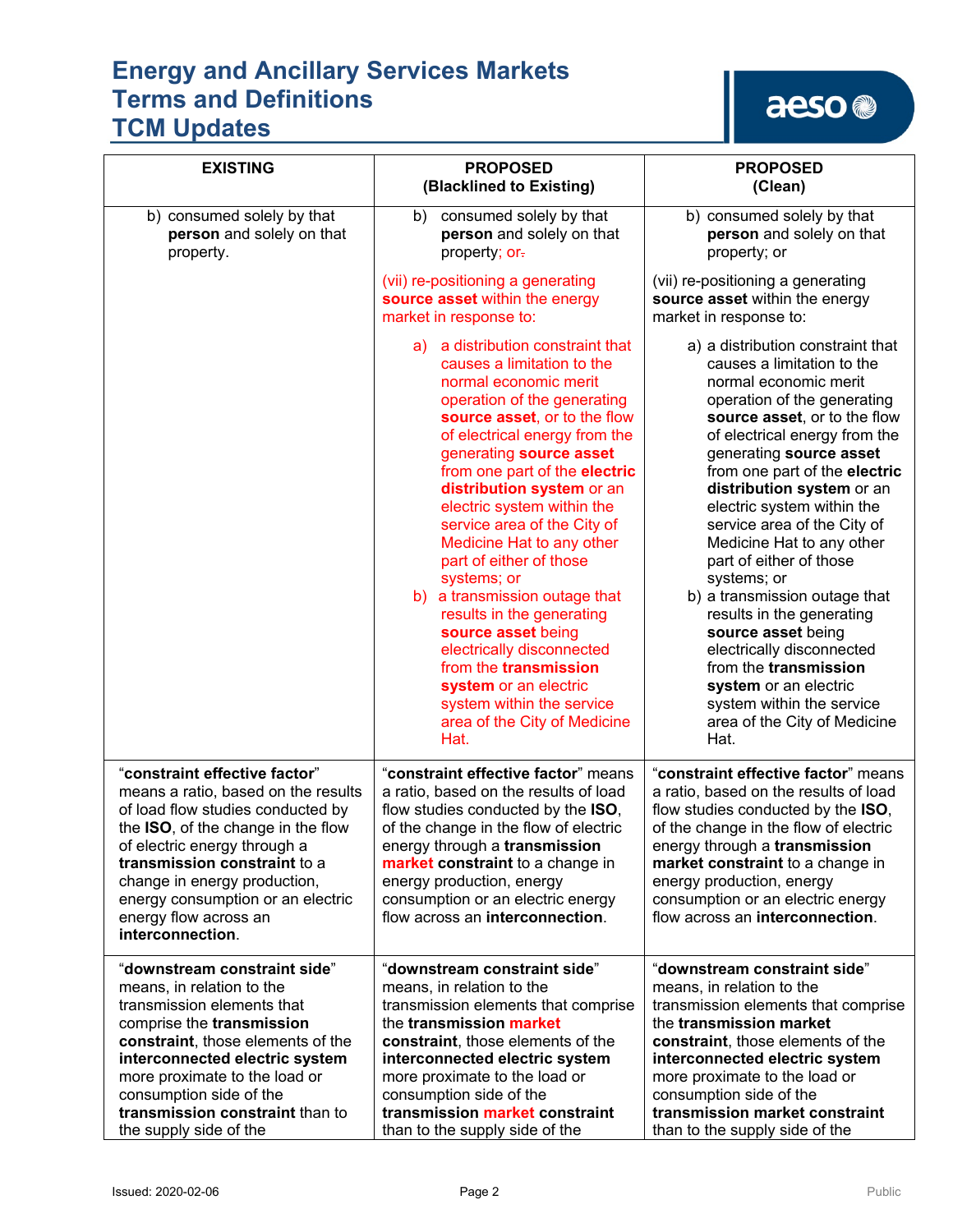aeso<sup>®</sup>

| <b>EXISTING</b>                                                                                                                                                                                                                                                                                                                                                                            | <b>PROPOSED</b><br>(Blacklined to Existing)                                                                                                                                                                                                                                                                                                                                                           | <b>PROPOSED</b><br>(Clean)                                                                                                                                                                                                                                                                                                                                                                            |
|--------------------------------------------------------------------------------------------------------------------------------------------------------------------------------------------------------------------------------------------------------------------------------------------------------------------------------------------------------------------------------------------|-------------------------------------------------------------------------------------------------------------------------------------------------------------------------------------------------------------------------------------------------------------------------------------------------------------------------------------------------------------------------------------------------------|-------------------------------------------------------------------------------------------------------------------------------------------------------------------------------------------------------------------------------------------------------------------------------------------------------------------------------------------------------------------------------------------------------|
| transmission constraint.                                                                                                                                                                                                                                                                                                                                                                   | transmission market constraint.                                                                                                                                                                                                                                                                                                                                                                       | transmission market constraint.                                                                                                                                                                                                                                                                                                                                                                       |
| $N/A - new$                                                                                                                                                                                                                                                                                                                                                                                | $N/A - new$                                                                                                                                                                                                                                                                                                                                                                                           | "transmission market constraint"<br>means an exceedance of a reliability<br>limit on 1 or more system elements<br>of the transmission system, where:                                                                                                                                                                                                                                                  |
|                                                                                                                                                                                                                                                                                                                                                                                            |                                                                                                                                                                                                                                                                                                                                                                                                       | the <b>ISO</b> must take action to<br>(1)<br>prevent or mitigate the<br>exceedance; and                                                                                                                                                                                                                                                                                                               |
|                                                                                                                                                                                                                                                                                                                                                                                            |                                                                                                                                                                                                                                                                                                                                                                                                       | (ii) the action results in an impact to<br>the normal economic merit<br>operation of generation, load, or<br>interchange transactions,                                                                                                                                                                                                                                                                |
|                                                                                                                                                                                                                                                                                                                                                                                            |                                                                                                                                                                                                                                                                                                                                                                                                       | excluding a circumstance where the<br>capability limits referenced in<br>Section 203.6 of the ISO rules,<br>Available Transfer Capability and<br>Transfer Path Management are<br>exceeded.                                                                                                                                                                                                            |
| "transmission constraint" means<br>a limitation imposed by one (1) or<br>more transmission elements to<br>normal economic merit operation of<br>generation, load and interchange<br>transactions or to the flow of<br>electrical energy from one part of<br>the interconnected electric<br>system to the other.                                                                            | "transmission constraint" means a<br>limitation imposed by one (1) or<br>more transmission elements to<br>normal economic merit operation of<br>generation, load and interchange<br>transactions or to the flow of<br>electrical energy from one part of the<br>interconnected electric system to<br>the other.                                                                                       | Removed for use in the ISO rules                                                                                                                                                                                                                                                                                                                                                                      |
| "transmission constraint<br>rebalancing" means the delivery of<br>energy from a pool asset on the<br>downstream constraint side of a<br>transmission constraint in<br>response to that portion of an<br>energy market dispatch it receives<br>to restore the energy balance on<br>the interconnected electric<br>system due to measures taken to<br>mitigate a transmission<br>constraint. | "transmission constraint<br>rebalancing" means the delivery of<br>energy from a pool asset on the<br>downstream constraint side of a<br>transmission market constraint in<br>response to that portion of an<br>energy market dispatch it receives<br>to restore the energy balance on the<br>interconnected electric system<br>due to measures taken to mitigate a<br>transmission market constraint. | "transmission constraint<br>rebalancing" means the delivery of<br>energy from a pool asset on the<br>downstream constraint side of a<br>transmission market constraint in<br>response to that portion of an<br>energy market dispatch it receives<br>to restore the energy balance on the<br>interconnected electric system<br>due to measures taken to mitigate a<br>transmission market constraint. |
| "upstream constraint side" means,<br>in relation to the transmission<br>elements that comprise the<br>transmission constraint, those<br>elements of the interconnected<br>electric system more proximate to<br>the supply side of the transmission<br>constraint than to the load or                                                                                                       | "upstream constraint side" means,<br>in relation to the transmission<br>elements that comprise the<br>transmission market constraint,<br>those elements of the<br>interconnected electric system<br>more proximate to the supply side of<br>the transmission market                                                                                                                                   | "upstream constraint side" means,<br>in relation to the transmission<br>elements that comprise the<br>transmission market constraint,<br>those elements of the<br>interconnected electric system<br>more proximate to the supply side of<br>the transmission market                                                                                                                                   |